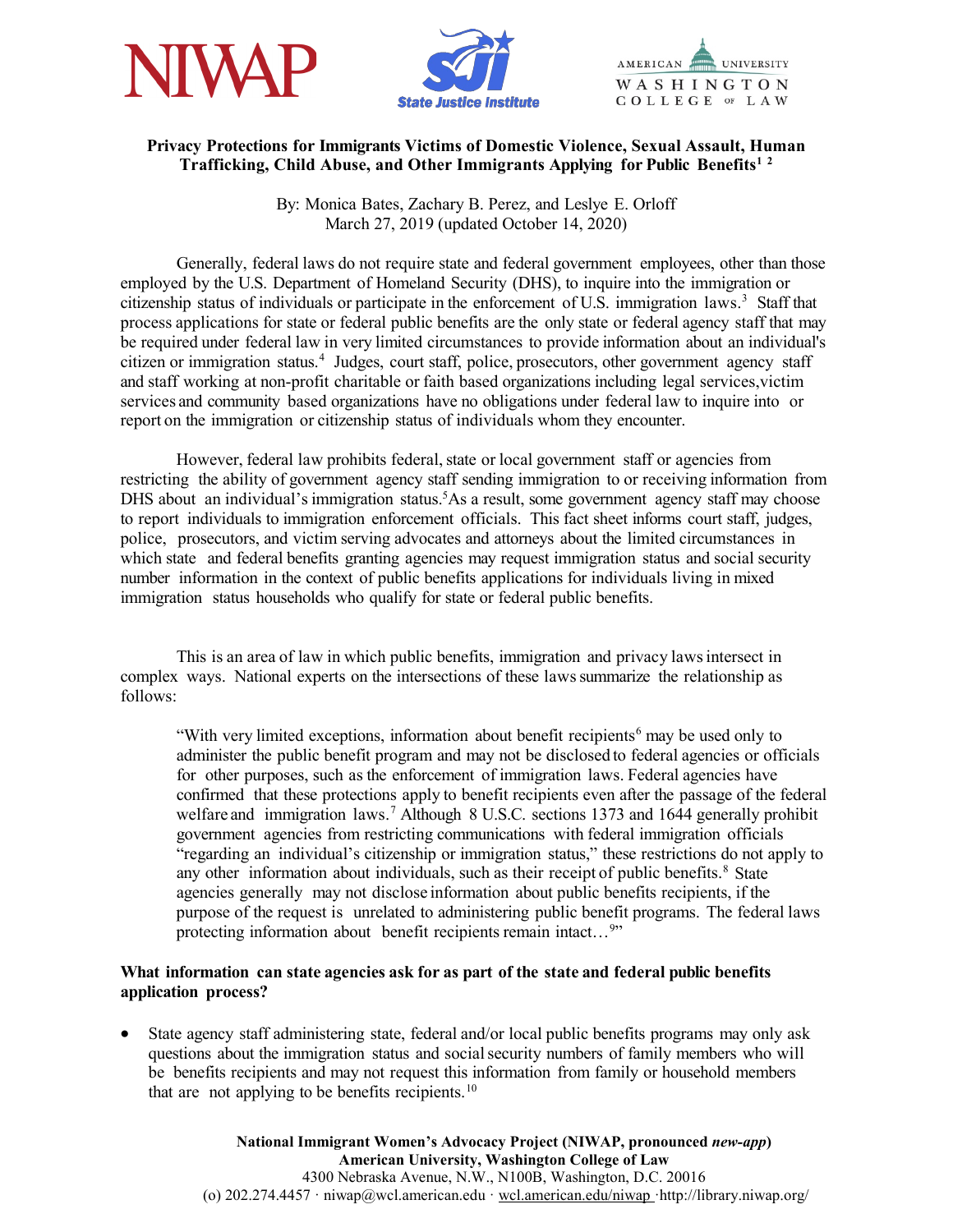- Title VI of the Civil Rights Act and the Privacy Act of 1974 provide limitations on how a state may make certain eligibility determinations.<sup>11</sup>
- Federal laws and regulations governing specific public benefits programs and federal privacy and civil rights laws each place limitations on<sup>[12](#page-3-5)</sup>
	- o Inquiries about and collection of sensitive personal information including but not limited to questions about immigration status and social security numbers
	- What and when information collected is required to be verified with DHS
	- o Whether information about benefit recipients may be used or disclosed for purposes other than eligibility determinations or administering the public benefits program.
- *Citizenship and Immigration Status*
	- o States can only require disclosure of citizenship or immigration status information about family members who are seeking to be recipients of Medicaid or Medicaid expansion under SCHIP.[13](#page-3-6)
	- o Eligibility for SNAP or Food Stamp benefits are determined based upon all household members. Food stamp benefits cannot be denied to eligible citizen or immigrant household members due to the failure of household members not applying to receive SNAP or food stamp benefits to disclose information about their citizenship or immigration status.<sup>[14](#page-3-7)</sup>
- *Social Security Numbers*<sup>[15](#page-3-8)</sup>
	- o Generally, states are prohibited from requiring individuals from disclosing their SSNs unless in the context of administering public benefits, the disclosure of SSN information is required by federal statute and/or the state has a system of records that was operational prior to January 1, 1975 that requires disclosure of an SSN.[16](#page-4-0)
	- $\circ$  By statute<sup>17</sup>, states are required to obtain the SSN of persons applying to be recipients of Housing (public and assisted housing), Medicaid, Medicaid expansion under the (State Children's Health Insurance Program) SCHIP, TANF and SNAP Benefits[.18](#page-4-2)
	- o *Requests for Social Security Numbers of Non-Applicants*
		- *Medicaid*  A state agency may, but is not required to, request a non-applicant family member's SSN, but only if: (1) providing an SSN is voluntary; (2) the SSN is used only to determine the applicant's eligibility for Medicaid or another insurance affordability program; and (3) the agency provides clear notice that provision of the non-applicant's SSN is voluntary, and provides the non-applicant family member with information describing how the SSN will be used including whether it will be shared with DHS.<sup>19</sup>
		- *TANF* –Since TANF benefits are based upon the family unit, TANF benefits administrators obtain income information about all household members including those who are not seeking to receive TANF benefits. However, only household members who are applying to be TANF recipients are required to disclose their SSN. State benefits agency staff are required to inform non-applicant household members that disclosure of information about SSNs and whether or not they have an SSN is voluntary.[20](#page-4-4)

## **How is the information benefits agencies requested and received for public benefits application purposes shared?**

Individual benefits such as Medicaid, Child Health Insurance Program (CHIP), Temporary Assistance to Needy Families (TANF), and the Special Supplemental Nutrition Program for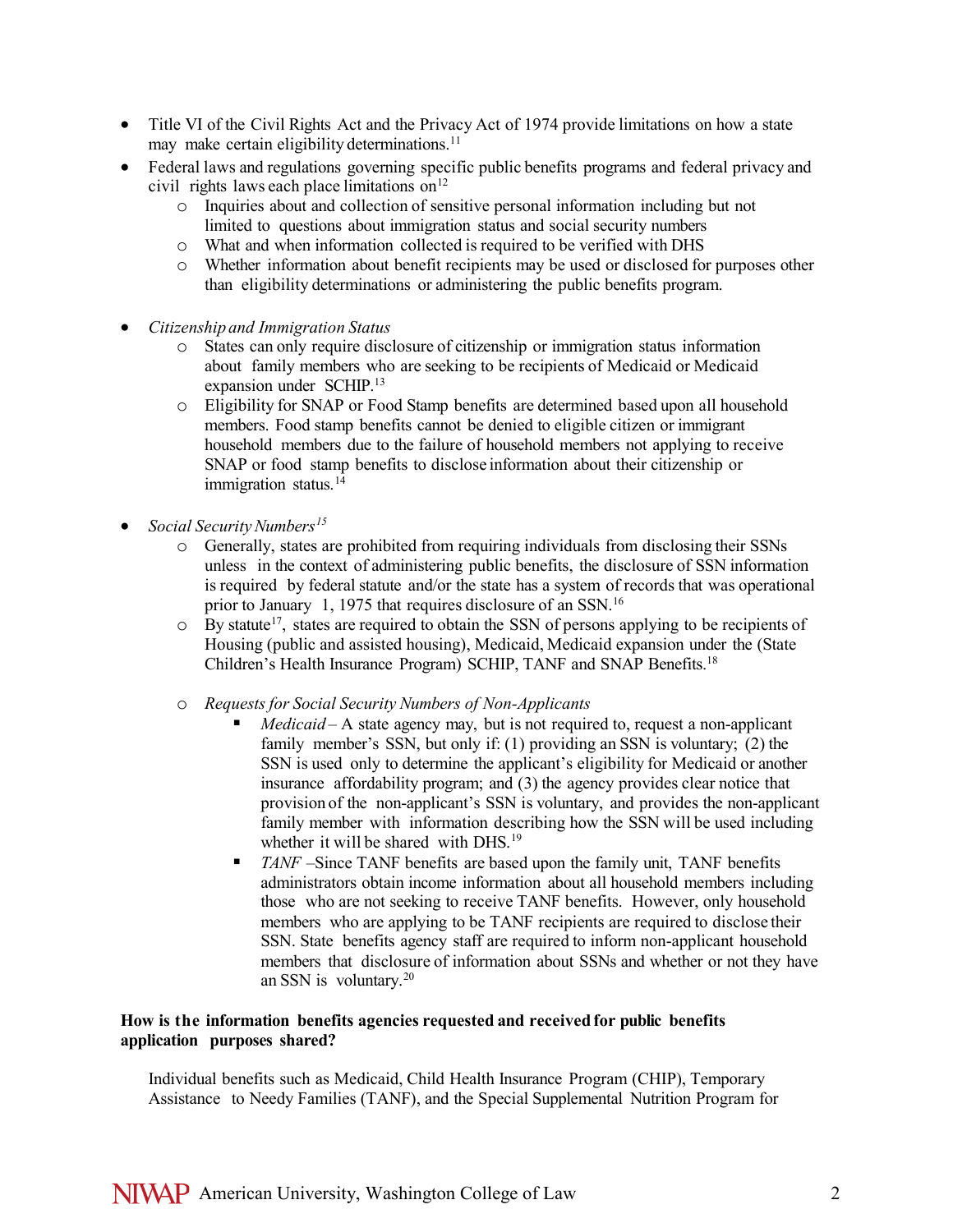Women, Infants, a Children (WIC) have individual guidelines about how information provided as part of the public benefits application may be shared with others.<sup>21</sup>

- There are limited circumstances where public benefit agencies may have an obligation to make reports to federal immigration authorities. Both Supplemental Nutrition Assistance Program (SNAP) and TANF program administrators are required to report to DHS about an immigrant only if they know<sup>[22](#page-4-6)</sup> that an immigrant who is not lawfully present is applying for the benefits for his or her own use.[23](#page-4-7)
- The "knowing" standard is met under the  $TANF^{24}$  $TANF^{24}$  $TANF^{24}$  and  $SNAP^{25}$  programs only if all three of the following conditions are met:
	- 1. The immigrant is seeking TANF or SNAP for the immigrant's own use;
	- 2. The TANF or SNAP agency has made a formal finding of fact or conclusion of law that the immigrant is unlawfully present, subject to administrative review; **and**
		- i. Note that a response from the DHS SAVE system showing no record regarding an individual is not sufficient to meet the "knowing" standard;<sup>26</sup> and
	- **3.** There is a determination of unlawful presence made by DHS or an immigration judge (e.g. a final order of deportation) that supports the TANF or SNAP agency's finding.

<span id="page-2-1"></span>Leslye E. Orloff, *VAWA Public Benefits Eligibility Process: VAWA Self-petitioners, VAWA Cancellation of Removal, and VAWA Suspension of Deportation* (April 17, 2013), [http://niwaplibrary.wcl.american.edu/pubs/vawa-eligibility](http://niwaplibrary.wcl.american.edu/pubs/vawa-eligibility-process)[process;](http://niwaplibrary.wcl.american.edu/pubs/vawa-eligibility-process) Jordan Tacher and Leslye E. Orloff, *Trafficking Victim Benefits Eligibility Process* (March 2, 2018), [http://niwaplibrary.wcl.american.edu/pubs/bchcrd-trafficking-victim-benefits-eligibility-process;](http://niwaplibrary.wcl.american.edu/pubs/bchcrd-trafficking-victim-benefits-eligibility-process) and Jordan Tacher, Aditi Kumar, and Leslye E. Orloff, *U-Visa Victim Benefits Eligibility Process* (Oct. 1, 2014),

[http://niwaplibrary.wcl.american.edu/pubs/u-visa-benefits-benchcard;](http://niwaplibrary.wcl.american.edu/pubs/u-visa-benefits-benchcard) and to identify by state which immigrant victims are eligible for which state and federal public benefits *see* NIWAP's Guide to the Public Benefits Map for Survivors of Crime (June 11, 2019) [https://niwaplibrary.wcl.american.edu/pubs/benefits-map-guide.](https://niwaplibrary.wcl.american.edu/pubs/benefits-map-guide)<br><sup>3</sup> Two significant resources that describe federal law requirements in detail are: National Immigration Law Center,

<span id="page-2-2"></span>Privacy Protections in Selected Federal Benefits Programs –Table (February 21, 2018) and National Immigration Law Center, Privacy Protections in Selected Federal Benefits Programs, Model Comments and Appendix (February 2018) both available at [https://www.nilc.org/issues/economic-](https://www.nilc.org/issues/economic-support/privacy-protections-in-selected-federal-benefits-programs/#_ftnref2) [support/privacy-protections- in-selected-federal- benef](https://www.nilc.org/issues/economic-support/privacy-protections-in-selected-federal-benefits-programs/#_ftnref2) [its-programs/#\\_ftnref2.](https://www.nilc.org/issues/economic-support/privacy-protections-in-selected-federal-benefits-programs/#_ftnref2) 4 National Immigration Law Center, Privacy Protections in Selected Federal Benefits Programs, Model Comments

<span id="page-2-3"></span>and Appendix (February, 2018), 2 ,https://www.nilc.org/wp-content/uploads/2018/03/Model-Letter-on-Privacy-R [ules-Federal-Programs-2018.pdf](https://www.nilc.org/wp-content/uploads/2018/03/Model-Letter-on-Privacy-Rules-Federal-Programs-2018.pdf)

<span id="page-2-0"></span><sup>&</sup>lt;sup>1</sup> This publication was developed under Grant Number SJI-20-E-005 from the State Justice Institute. The points of view expressed are those of the authors and do not necessarily represent the official position or policies of the State Justice Institute. 2 For further information on immigrant eligibility for public benefits by immigration status *see,* Jordan Tacher and

<span id="page-2-4"></span><sup>5</sup> 8 U.S.C. 1373; 8 U.S.C. 1644; National Immigration Law Center, Privacy Protections in Selected Federal Benefits Programs, Model Comments and Appendix (February 2018), 2, [https://www.nilc.org/wp-content/](https://www.nilc.org/wp-content/uploads/2018/03/Model-Letter-on-Privacy-Rules-Federal-Programs-2018.pdf) [uploads/2018/03/Mode l-Letter-on-Privacy-R ules-Federal-Programs-2018.pdf](https://www.nilc.org/wp-content/uploads/2018/03/Model-Letter-on-Privacy-Rules-Federal-Programs-2018.pdf)

<span id="page-2-5"></span><sup>6</sup> Under federal public benefits laws the terms recipient and applicant are defined as follows: The term "recipient" means a person or household, as determined by the State, who is chosen by a State to receive benefits under this subsection, or who is on a waiting list to receive such benefits. 42 U.S.C  $\S$  1786(m)(10)(C). The term "applicant" means a public housing agency or any other agency responsible for administering assistance under this section. 42 U.S.C  $\{1437f(x)(5)(A)\}.$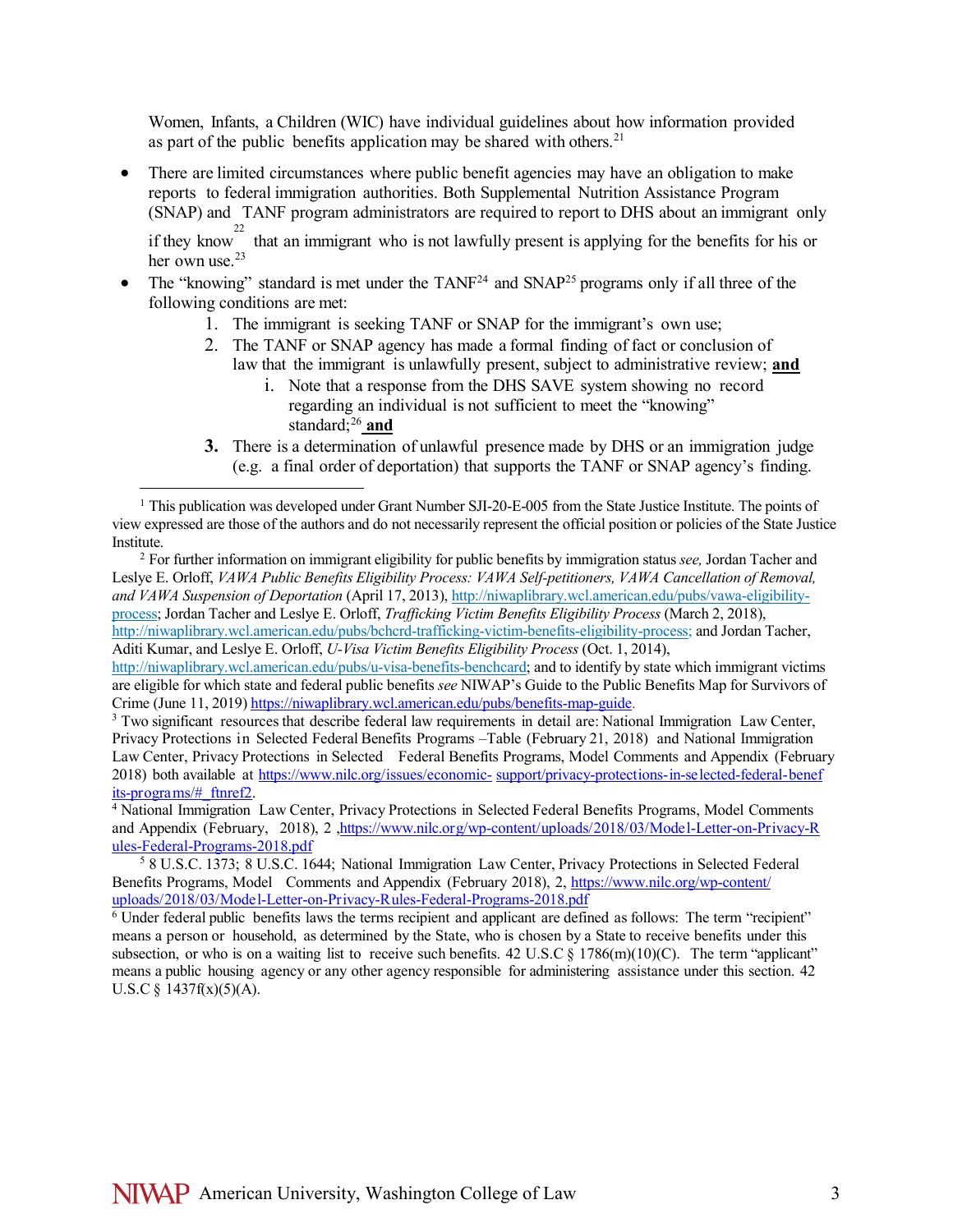<span id="page-3-0"></span><sup>7</sup> National Immigration Law Center, Privacy Protections in Selected Federal Benefits Programs, Model Comments and Appendix (February 2018), note 1, [https://www.nilc.org/wp-content/uploads/2018/03/Model-](https://www.nilc.org/wp-content/uploads/2018/03/Model-Letter-on-Privacy-Rules-Federal-Programs-2018.pdf)Letter-on-Privacy-Rules-Federal-Programs-2018.pdf ("The U.S. Department of Health and Human Services (HHS) clarified that existing restrictions on exchanging information about a person's Medicaid or Aid to Families with Dependent Children status continue in effect without change, despite 8 U.S.C. § 1373. See Letter from Sally K. Richardson, Center for Medicaid and State Operations, to State Medicaid Directors (Dec. 17, 1997); Letter from Lavinia Limón, Director of the Office of Family Assistance, to State TANF Directors (Dec. 17, 1997) (on file with the National Immigration Law Center).")

<span id="page-3-1"></span><sup>8</sup> National Immigration Law Center, Privacy Protections in Selected Federal Benefits Programs, Model Comments and Appendix (February 2018), note 2, [https://www.nilc.org/w p-content/uploads/2018/03/Mode l-Letter](https://www.nilc.org/wp-content/uploads/2018/03/Model-Letter-on-Privacy-Rules-Federal-Programs-2018.pdf)[on-Privacy-Rules-Federa l-Programs-2018.pdf \(](https://www.nilc.org/wp-content/uploads/2018/03/Model-Letter-on-Privacy-Rules-Federal-Programs-2018.pdf)"Washington State's Attorney General issued guidance that reminded state agencies about the limitations of 8 U.S.C. § 1373 emphasizing that federal law does not require agencies to share information, does not require them to collect information about immigration status, and applies only to information regarding citizenship or immigration status. Similarly, it does not prohibit state and local agencies from adopting privacy policies protecting other information, such as a person's address, place of birth, household members, or the types of benefits or services received. Guidance Concerning Immigration Enforcement (Washington State Office of the Attorney General, Apr. 2017), [http://www.atg.wa.gov/immigrationguidance.](http://www.atg.wa.gov/immigrationguidance) The guidance also notes that states and localities may have authority under their police powers to offer broader confidentiality protections, which could cover information about citizenship and immigration status. The application of 8 U.S.C. § 1373 may be further constrained, e.g., if citizenship or immigration status is "essential to the performance" of state or local government functions and the information would "be difficult or impossible" to obtain "if some expectation of confidentiality is not preserved." Id., citing *City of New York v. United States*, 179 F.3d 29,

<span id="page-3-2"></span><sup>9</sup> See NAT'L IMMIGRATION LAW CENTER, Privacy Protections in Selected Federal Benefits Programs, *Model Comments and Appendix* (February 2018), note 3, [https://www.nilc.org/wp-content/uploads/2018/03/Model-](https://www.nilc.org/wp-content/uploads/2018/03/Model-Letter-on-Privacy-Rules-Federal-Programs-2018.pdf)[Letter-on-Privacy-Rules-Federal-Programs-2018.pdf](https://www.nilc.org/wp-content/uploads/2018/03/Model-Letter-on-Privacy-Rules-Federal-Programs-2018.pdf) ("There are other strong arguments why these federal statutes remain fully intact, protecting all information about recipients of public benefits, despite 8 U.S.C. § 1373. Implicit repeals of federal statutes are disfavored under federal law. Thus, a U.S. Department of Justice memo concluded that 8 U.S.C. § 1373 did not repeal federal statutory prohibitions on disclosure to immigration officials of information collected for the U.S. Census. *Memorandum from Dept. of Justice, Office of Legal Counsel, to General Counsel, Dept. of Commerce*, "Relationship Between Illegal Immigrant Responsibility Act of 1996 and Statutory Requirement for Confidentiality of Census Information" (May 18, 1999). Subsequent laws, such as the Affordable Care Act (ACA), which protect specific information, similarly remain in force. And, where possible, laws must be construed to avoid conflicts with constitutional provisions, such as a state's rights under the Tenth Amendment.")

<span id="page-3-3"></span> $10$  See NAT'L IMMIGRATION LAW CENTER, Privacy Protections in Selected Federal Benefits Programs, (Hereinafter "Privacy Protections Table"), (2018) https://www.nilc.org/wp-content/uploads/2018/03/privacy-protect [ions-fed-programs-tbl- 2018.pdf](https://www.nilc.org/wp-content/uploads/2018/03/privacy-protections-fed-programs-tbl-2018.pdf)

<span id="page-3-4"></span><sup>11</sup> *See generally,* Cecilia Olavarria, Amanda Baran, Leslye Orloff, & Grace Huang, *Chapter 04.2 Public Benefits Access for Battered Immigrant Women and Children*, at 31, (July 10, 2013), in BREAKING BARRIERS MANUA[L, http://niwaplibrary.wcl.american.edu/pubs/ch4- 2-public-bens-access-battered](http://niwaplibrary.wcl.american.edu/pubs/ch4-2-public-bens-access-battered-immigrants/)[immigrants/;](http://niwaplibrary.wcl.american.edu/pubs/ch4-2-public-bens-access-battered-immigrants/) National Immigration Law Center, Privacy Protections in Selected Federal Benefits Programs – Table (February 21, 2018) and National Immigration Law Center, Privacy Protections in Selected Federal Benefits Programs, Model Comments and Appendix (February 2018) both available at [https://www.nilc.org/](https://www.nilc.org/issues/economic-support/privacy-protections-in-selected-federal-benefits-programs/#_ftnref2) [issues/economic-support/privacy- protections- in-selected-federal-benefits-programs/#\\_ftnref2](https://www.nilc.org/issues/economic-support/privacy-protections-in-selected-federal-benefits-programs/#_ftnref2)

<span id="page-3-5"></span><sup>12</sup> National Immigration Law Center, Privacy Protections in Selected Federal Benefits Programs, Model Comments and Appendix (February 2018) 1 [https://www.nilc.org/w p-content/uploads/2018/03/Mode l-Letter-on-Privacy-Rules-](https://www.nilc.org/wp-content/uploads/2018/03/Model-Letter-on-Privacy-Rules-Federal-Programs-2018.pdf)[Federa l-Programs- 2018.pdf](https://www.nilc.org/wp-content/uploads/2018/03/Model-Letter-on-Privacy-Rules-Federal-Programs-2018.pdf)

<span id="page-3-6"></span><sup>13</sup> DEP'T OF HUM.SERVS., *Policy Guidance Regarding Inquiries Into Citizenship, Immigration Status and Social Security Numbers in State Applications for Medicaid, State Children's Health Insurance Program (SCHIP), Temporary Assistance for Needy Families (TANF), and Food Stamp Benefits* (hereinafter "Policy Guidance")*,* at 2-3, (last updated Mar. 24, 2006)

[https://www.hhs.gov/sites/default/files/ocr/civilrights/resources/specialtopics/origin/triagencyq%26as\\_pdf.pdf](https://www.hhs.gov/sites/default/f%20iles/ocr/c%20ivi%20lr%20ights/resources%20/spec%20ialtopics/or%20igin/%20tr%20iagencyq%26as_pdf.pdf) <sup>14</sup> Policy Guidance, at 4.

<span id="page-3-8"></span><span id="page-3-7"></span><sup>15</sup> Immigrant self-petitioner, human trafficking victims and some other immigrants may be eligible for state or federal public benefits programs (e.g. public and assisted housing) that require that the immigrant receiving the public benefit obtain a social security number. Victims eligible for benefits can be granted a non-work social